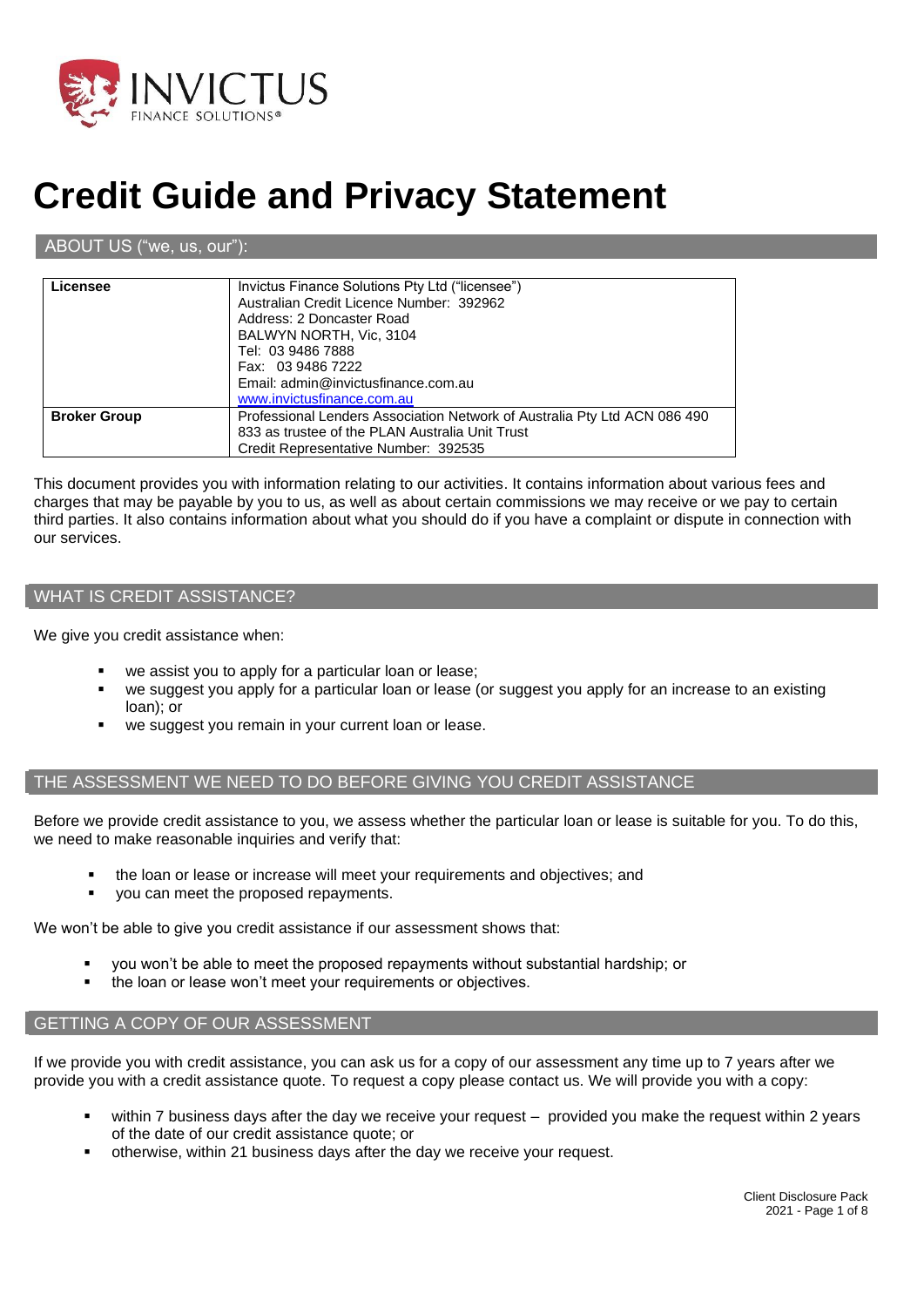### INFORMATION ABOUT THE LICENSEE AND ITS CREDIT REPRESENTATIVES

We are authorised to engage in credit activities including providing credit assistance and acting as an intermediary.

Subject to meeting credit criteria, we are able to assist you to obtain loans and leases for you from a broad range of lenders and lessors through our Broker Group.

The following are the Top 6 residential lenders and % of business written in the previous financial year:

- Macquarie Bank 29%
- Bank of Melbourne 17%
- ANZ 16%
- AMP 9%
- NAB 6%
- PLANLend 6%

The following is a list of all the lenders with which we have accreditation:

| <b>Residential Lender</b>          | Lenders I am accredited for |
|------------------------------------|-----------------------------|
| 86 400                             | $\boxtimes$                 |
| <b>Adelaide Bank</b>               | $\boxtimes$                 |
| <b>AMP</b>                         | $\boxtimes$                 |
| <b>ANZ</b>                         | $\boxtimes$                 |
| <b>Australian Financial (HLCA)</b> | $\Box$                      |
| <b>Auswide Bank</b>                | $\boxtimes$                 |
| <b>Bank First</b>                  | $\boxtimes$                 |
| <b>Bank of Melbourne</b>           | $\boxtimes$                 |
| <b>Bank of Queensland</b>          | $\boxtimes$                 |
| <b>Bank SA</b>                     | $\Box$                      |
| <b>BankWest</b>                    | $\boxtimes$                 |
| <b>Better Choice</b>               | $\Box$                      |
| <b>Beyond Bank</b>                 | $\boxtimes$                 |
| <b>Bluestone</b>                   | $\boxtimes$                 |
| <b>CBA - Colonial</b>              | $\boxtimes$                 |
| <b>Citibank</b>                    | ⊠                           |
| <b>Credit Union SA</b>             | $\Box$                      |
| <b>Emoney</b>                      | П                           |
| <b>Firefighters Mutual Bank</b>    | $\Box$                      |
| <b>FirstMac</b>                    | $\boxtimes$                 |
| <b>Health Professionals Bank</b>   | $\Box$                      |
| <b>Heartland</b>                   | $\Box$                      |
| Heritage                           | $\Box$                      |
| <b>HomeStart Finance</b>           | $\Box$                      |
| <b>ING</b>                         | $\boxtimes$                 |
| <b>Keystart</b>                    | $\Box$                      |
| <b>LaTrobe Financial</b>           | $\boxtimes$                 |
| <b>Liberty Financial</b>           | $\boxtimes$                 |
| <b>Macquarie Bank</b>              | $\boxtimes$                 |
| <b>ME Bank</b>                     | ⊠                           |
| <b>Mortgage Mart</b>               | $\Box$                      |
| <b>Mystate</b>                     | $\boxtimes$                 |
| <b>NAB</b>                         | $\boxtimes$                 |

Client Disclosure Pack 2021 - Page 2 of 8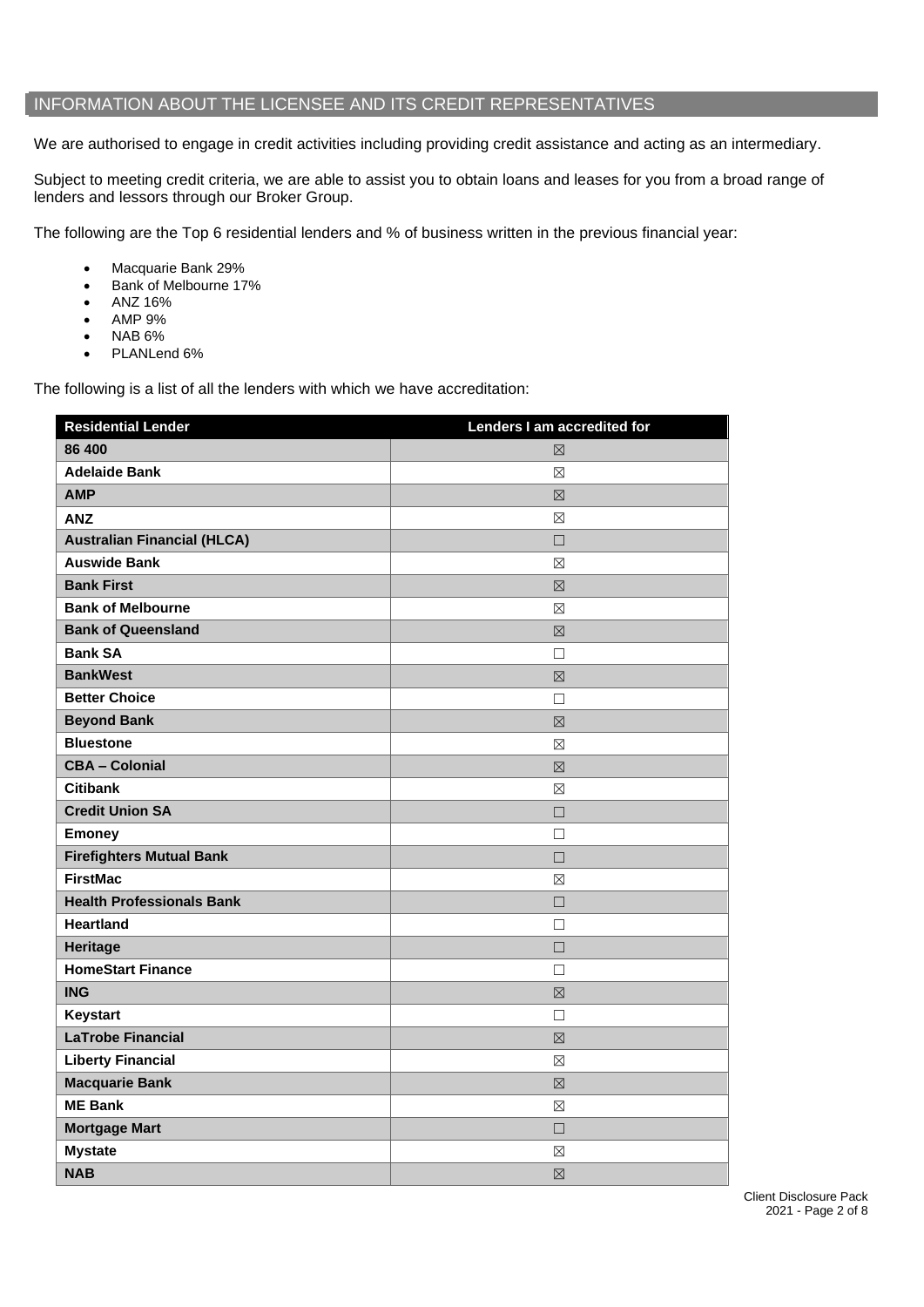| <b>Newcastle Permanent</b>          |             |
|-------------------------------------|-------------|
| <b>People's Choice Credit Union</b> | 区           |
| <b>Pepper Money</b>                 | $\boxtimes$ |
| <b>PLANCustom</b>                   | 区           |
| <b>PLANExcel</b>                    | $\boxtimes$ |
| <b>PLANLend</b>                     | $\boxtimes$ |
| <b>PN Bank</b>                      |             |
| <b>Resimac</b>                      | $\boxtimes$ |
| <b>St George</b>                    |             |
| <b>Suncorp</b>                      | 区           |
| <b>Teachers Mutual Bank</b>         |             |
| <b>UniBank</b>                      |             |
| Victorian Mortgage Group            | $\boxtimes$ |
| <b>Virgin Money</b>                 | $\boxtimes$ |
| Westpac                             | ⊠           |

#### **OWNERSHIP**

We obtain mortgage aggregation services from the Broker Group. The Broker Group provides services at arm's-length to our business which include IT systems, loan information and lodgement systems, training and development, commission processing, conferences and professional development events, and assistance with regulatory and compliance obligations. In consideration of the services the Broker Group gives us, we pay fees to the Broker Group or the Broker Group retains some of the commission panel lenders pay on loans we arrange. We have access to Broker Group panel of lenders including Broker Group branded products.

## **FEES AND CHARGES**

#### FEES PAYABLE FOR THE PROVISION OF CREDIT ASSISTANCE

We may charge a fee for providing credit assistance or associated with providing credit assistance. More detail about those fees will be set out in a quote we will give to you before we provide you with credit assistance.

#### FEES PAYABLE IN RELATION TO ACTING AS A CREDIT REPRESENTATIVE

We may receive remuneration from the Broker Group or from a principal with whom we contract.

#### OTHER FEES AND CHARGES

You may have to pay other fees and charges (such as an application fees, valuation fees and other fees) to the lender, lessor or other parties. You should review the disclosure documents and your loan contract or lease for further details of any such fees and charges.

## **COMMISSIONS**

#### COMMISSIONS WE RECEIVE FROM OUR LICENSEE

The Broker Group receives commissions from lenders and lessors and pays us commission in relation to loan contracts or leases for which we provide credit assistance. The total amount of commission we may receive in relation to your loan or lease may vary depending on the lender or lessor, the term, the features, the amount of the loan or lease you ultimately choose and the amount and timing of the repayments that you make.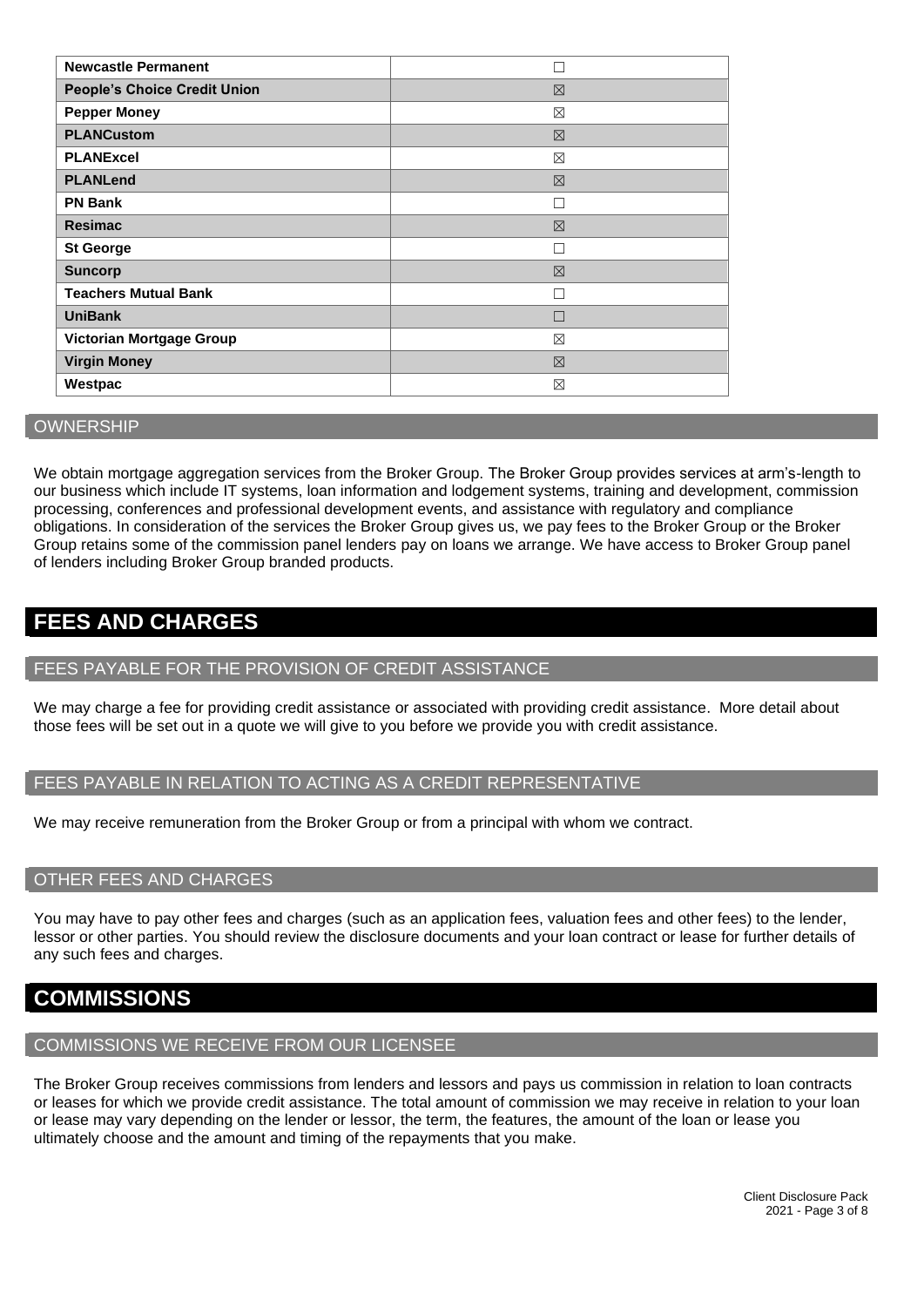#### Loan Contracts such as Home Loans, Investment Property Loans

Upfront commission payable by lenders in relation to home loans and investment property loans is calculated as a percentage of the loan amount and is generally in the range of 0.33% and 1% of the loan amount. It is usually paid after settlement of the loan.

Trail commission payable by lenders in relation to home loans and investment property loans is generally calculated regularly (monthly, quarterly, bi-monthly or annually) on the outstanding loan balance and is paid in arrears. The trail commission payable by lenders is generally in the range of 0.150% per annum and 0.550% per annum of the outstanding loan amount.

#### Personal Loans

Upfront commission payable by lenders in relation to personal loans is calculated as a percentage of the loan amount and is generally in the range of 1.8% and 2.75% of the loan amount. It is usually paid after settlement of the loan.

Trail commission is generally not payable in relation to personal loans.

#### Leases

Upfront commission payable by lessors in relation to leases is calculated as a percentage of the lease amount and is generally in the range of 0% and 6% of the lease amount. It is usually paid after settlement of the lease.

Trail commission is generally not payable in relation to leases.

Further details of the commission earned by us will be included in the credit proposal disclosure, which forms part of the Statement of Credit Assistance document, which we will provide to you at the same time as we provide you with credit assistance.

You can request information from us about the fees that we are likely to receive, how those fees are calculated, and our reasonable estimate of the fees or commissions that will be payable.

#### VOLUME BONUS ARRANGEMENTS

We and our Broker Group do not receive any volume based benefit for residential home loan products. However, from time to time we or the Broker Group may receive a benefit, directly by way of cash bonus or additional commissions or indirectly by way of training, professional development days or sponsorship, if we or the Broker Group write a particular volume of loans offered by lenders for products such as commercial and lease products.

#### COMMISSIONS PAYABLE BY US

If a third party has introduced you to us or referred you to us, we may pay them a commission or a fee. More detail about those payments will be set out in the credit proposal disclosure, which forms part of the Statement of Credit Assistance document, which we will give to you before we provide you with credit assistance.

We may obtain referrals from a range of sources, including real estate agents, accountants, financial planners or other people.

Further information about referral commissions, including our reasonable estimate of the amount of any commission payable and how it is calculated is available from us on request and will be included in the credit proposal disclosure, which forms part of the Statement of Credit Assistance, which we will supply to you when we provide you with our credit assistance.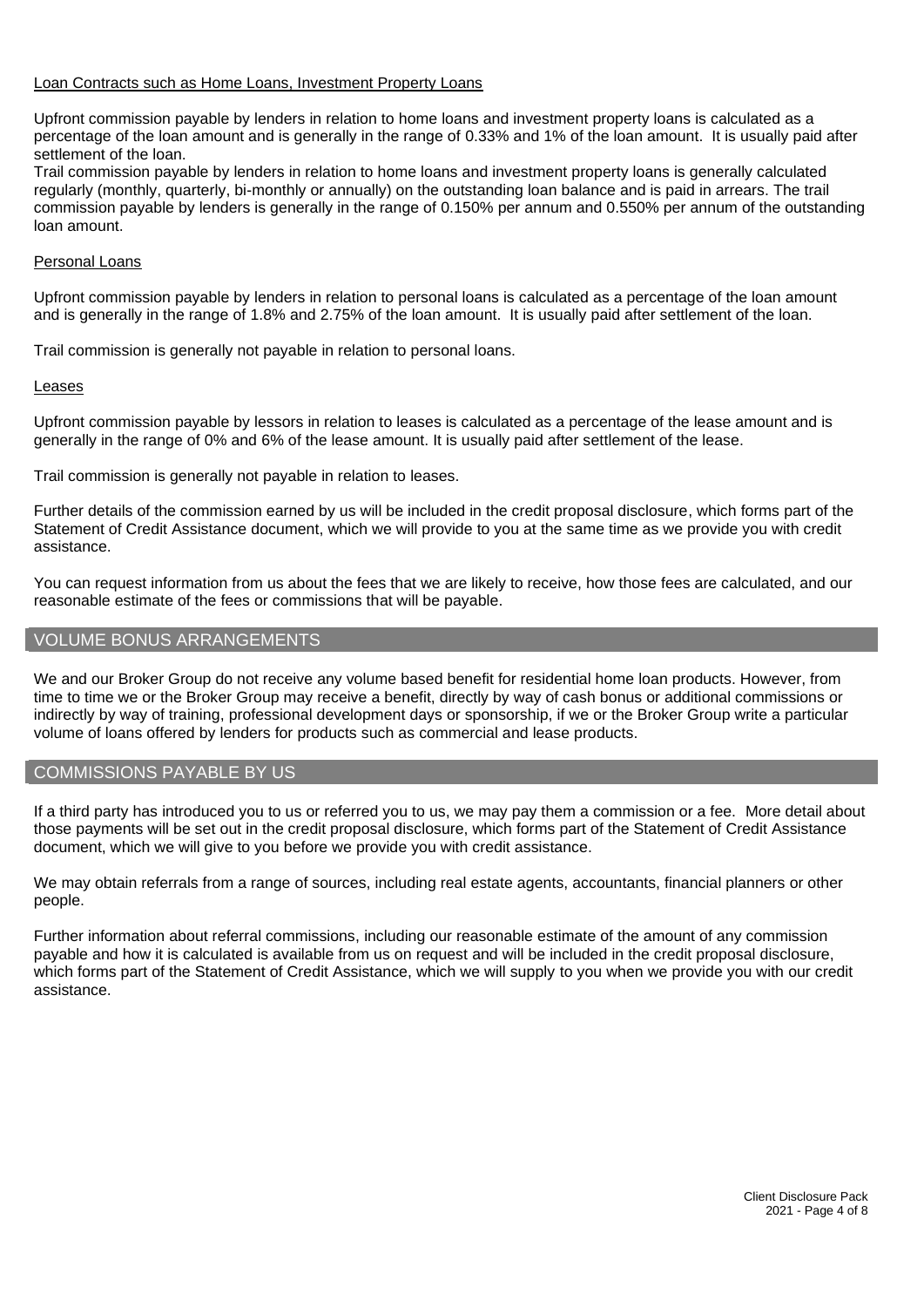## **DISPUTES OR COMPLAINTS**

#### WHAT TO DO IF YOU HAVE A DISPUTE OR COMPLAINT?

We are committed to providing our customers with the best possible service. If at any time we have not met our obligations – or you have a complaint about any of our services – please inform us so we can work towards a resolution. We will endeavour to deal with your complaint promptly, thoroughly and fairly.

#### HOW TO MAKE A COMPLAINT AND THE COMPLAINTS PROCESS?

If you have a complaint, we request you follow these steps:

- 1. If your complaint is about your loan, in the first instance please contact your lender or credit assistance provider.
- 2. If your complaint has not been resolved to your satisfaction within 5 business days or if your complaint is about the services we provided to you, please contact the Licensee as listed in the table above.

**If you are having difficulties managing your debts, you can seek free assistance from the National Debt Helpline on 1800 007 007 or via the website [ndh.org.au.](http://ndh.org.au/)**

#### THIRD PARTY PRODUCTS OR SERVICES

If your complaint relates to a product or service acquired through a third party (for example, a lender) we may ask you to contact the relevant third party. They will deal with your complaint under their complaints resolution process.

If you are not satisfied with the resolution of your complaint by the third party under their complaints resolution process, you are entitled to have your dispute considered by their External Dispute Resolution Scheme. Please contact the third party for further details.

#### KEEPING YOU INFORMED

We will acknowledge receipt of your complaint within one business day. If unable to resolve the complaint/dispute to your satisfaction within five business days, they will write to you advising the procedures we will follow in investigating and handling your complaint.

Within 30 calendar days from the date you lodged the complaint with us, we will write to you advising you the outcome of the investigation and the reason/s for our decision, or if required, we will inform you if more time is needed to complete the investigation.

#### STILL NOT SATISFIED?

If you do not think we have resolved your complaint to your satisfaction, you may take the matter – free of charge – to the relevant External Disputes Resolution Scheme (provided it is within the scheme's terms of reference) as detailed below. You may also refer the matter to the relevant External Disputes Resolution Scheme at any time, but if our internal process is still in progress, they may request that our internal processes be complete before considering the matter further.

Our external dispute resolution service provider is

- the Australian Financial Complaints Authority (AFCA), which can be contacted via:
	- Online: [www.afca.org.au](http://www.afca.org.au/)
	- Email: [info@afca.org.au](mailto:info@afc.org.au)
	- Phone: 1800 931 678
	- Mail: GPO Box 3 Melbourne VIC 3001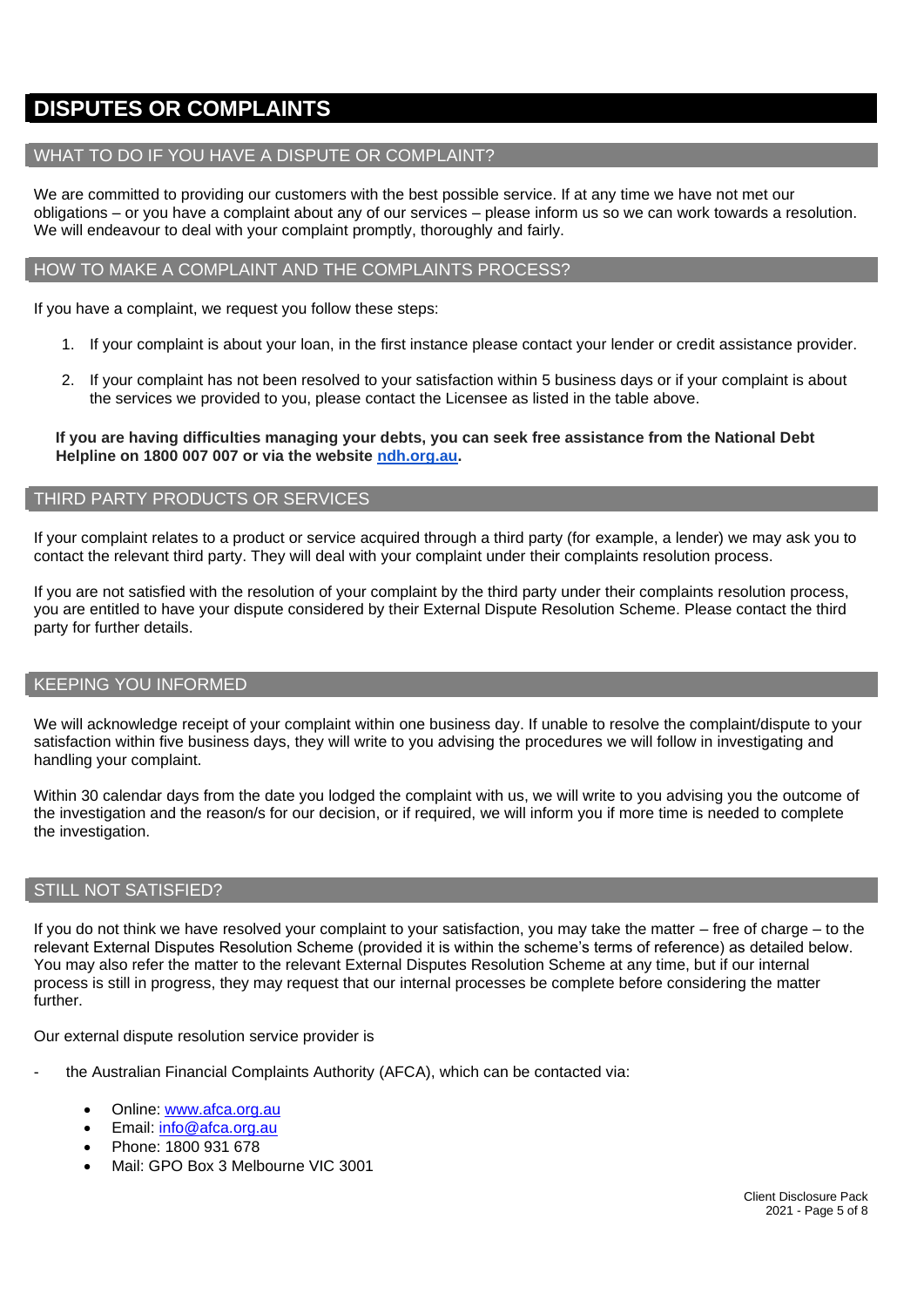# **OTHER DISCLOSURES**

#### BROKER BENEFITS DISCLOSURES

In line with industry reforms, I am required to keep a register of benefits received from any lenders or aggregators to the value of \$100 or more which is kept current (over a rolling 12 month period and housed for 3 years). In the interest of transparency and good customer outcomes, an applicant may request a copy of this register to ensure there are no lender conflicts.

#### TIERED SERVICING DISCLOSURES

We have access to service programs available from some residential home loan providers. We access these services based on a number of measures. These programs promote preferential services to a customer and do not entitle us to additional payments or commissions or to preferential customer discounts.

# **PRIVACY STATEMENT**

#### ABOUT US ("we, us, our"):

We need to collect personal information about you to provide you with our broking & related services. This privacy statement tells you how we collect your information, what we use the information for and who we share the information with. If we collect information that can be used to identify you, we will take reasonable steps to notify you of that collection.

#### **How information is collected from you**

We will collect your information from you directly whenever we can, like from enquiries we make of you when you seek credit assistance from us. We may verify that information from sources referred to in the responses to those enquiries or in this privacy statement.

#### **How information is collected from other sources**

Sometimes we will collect information about you from other sources as the Privacy Act 1988 permits. We will do this only if it's reasonably necessary to do so, for example, where:

- we collect information from third parties about a loan or lease in relation to which you seek our services;
- we can't get hold of you and we rely on public information (for example, from public registers or social media) or made available by third parties to update your contact details; or
- we exchange information with your legal or financial advisers or other representatives.

#### **When the law authorises or requires collection of information**

Some law may require us to collect personal information about you. For example, we may require your information to verify your identity under Australian Anti-Money Laundering law.

#### **How your information may be used**

We may use your information for purposes including:

- giving you credit assistance;
- giving you information about loan products or related services including help, guidance and advice;
- considering whether you are eligible for a loan or lease or any related service you requested including identifying or verifying you or your authority to act on behalf of a customer;
- assisting you to prepare an application for a lease or a loan;
- administering services we provide, for example, to answer requests or deal with complaints;
- administering payments we receive, or any payments we make, relating to your loan or lease;
- telling you about other products or services we make available and that may be of interest to you, unless you tell us not to;
- identifying opportunities to improve our service to you and improving our service to you;
- telling you about other suppliers, with whom we have arrangements, that supply goods or services that may be of interest to you;
- allowing us to run our business efficiently and perform general administrative tasks;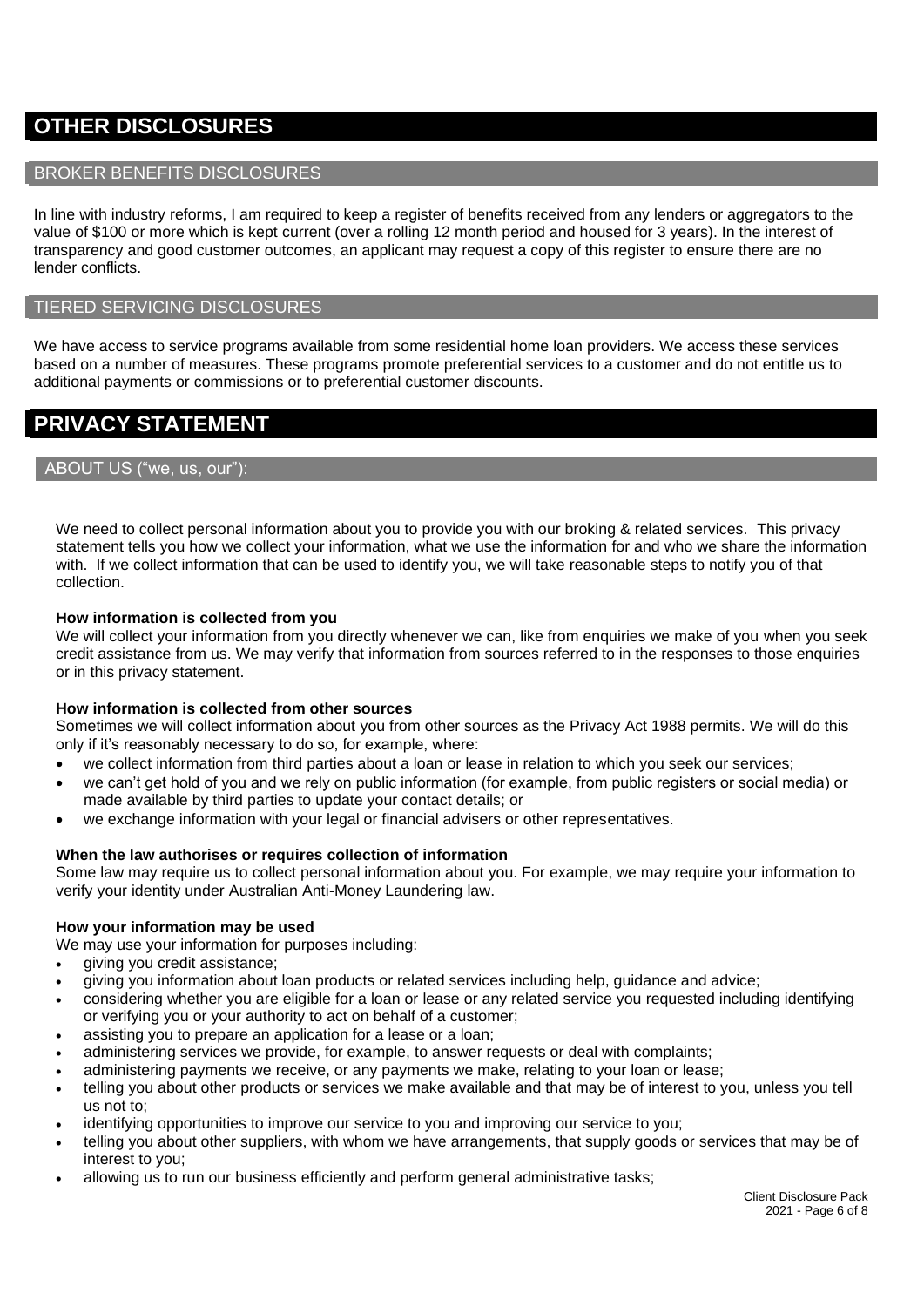- preventing or investigating any fraud or crime or any suspected fraud or crime;
- as required by law, regulation or codes binding us; and
- any purpose to which you have consented.

You can let us know at any time if you no longer wish to receive direct marketing offers from us. We will process your request as soon as practicable.

#### **What happens if you don't provide information?**

- If you don't provide your information to us, it may not be possible to:
- assist in finding a loan or lease relevant to your circumstances;
- verify your identity or protect against fraud; or
- let you know about products or services that might be suitable for your financial needs.

#### **Sharing Your Information**

#### **General**

We may use and share your information with other organisations for any purpose described above.

#### Sharing with your representatives and referees

We may share your information with:

- your representative or any person acting on your behalf (for example, lawyers, settlement agents, accountants or real estate agents); and
- your referees, like your employer, to confirm details about you.

#### Sharing with third parties

We may share your information with third parties in relation to services we provide to you or goods or services in which we reasonably consider you may be interested. Those third parties may include:

- the Broker Group through whom we submit loan or lease applications to lenders or lessors on the Broker Group's panel. You can access the Broker Group's privacy notice at [www.planaustralia.com.au/privacy-](http://www.planaustralia.com.au/privacy)policy It sets out how that Broker Group manages your personal information and where you can find its privacy policy;
- if we are not an Australian Credit Licence holder, the Australian Credit Licence holder that authorises us to engage in credit activities. Our credit guide will tell you who that Australian Credit Licence holder is. If it is BLSSA Pty Ltd (BLSSA), you can view BLSSA's privacy notice at the same internet address as the Broker Group's privacy notice. It sets out how BLSSA manages your personal information and where you can find its privacy policy;
- referrers that referred your business to us;
- financial services suppliers with whom we have arrangements;
- valuers;
- lenders, lessors, lender's mortgage insurers and other loan or lease intermediaries;
- organisations, like fraud reporting agencies, that may identify, investigate and/or prevent fraud, suspected fraud, crimes, suspected crimes, or other misconduct;
- government or regulatory bodies as required or authorised by law. In some instances, these bodies may share the information with relevant foreign authorities;
- guarantors and prospective guarantors of your loan or lease;
- service providers, agents, contractors and advisers that assist us to conduct our business for purposes including, without limitation, storing or analysing information;
- any organisation that wishes to take an interest in our business or assets; and
- any third party to which you consent to us sharing your information.

#### **Sharing outside of Australia**

We may use overseas organisations to help conduct our business. As a result, we may need to share some of your information (including credit information) with such organisations outside Australia. The countries in which those organisations are located are:

• N/A

We may store your information in cloud or other types of networked or electronic storage. As electronic or networked storage can be accessed from various countries via an internet connection, it's not always practicable to know in which country your information may be held. If your information is stored in this way, disclosures may occur in countries other than those listed.